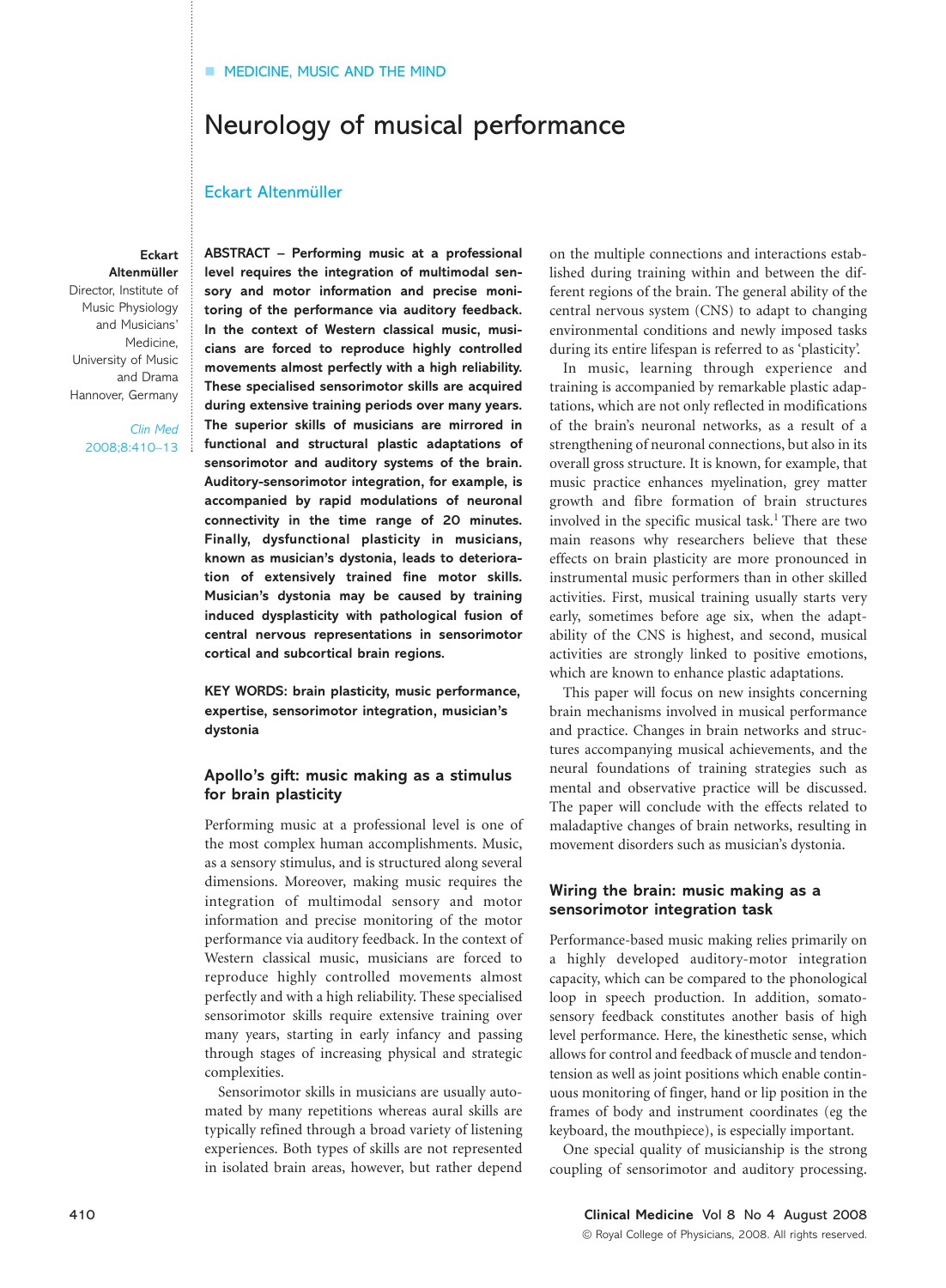Practising an instrument involves assembling, storing and constantly improving complex sensorimotor programs through prolonged and repeated execution of motor patterns under the controlled monitoring of the auditory system. Many professional pianists, report that their fingers move more or less automatically when they are listening to piano music played by a colleague. In a cross-sectional experiment, strong linkages between auditory and sensorimotor cortical regions develop as a result of many years of practice.<sup>2</sup> Using functional magnetic resonance imaging professional pianists were asked to listen to simple piano tunes without moving their fingers or any other body part. Figure 1 demonstrates the increase in activation of professional pianists in comparison to non-musicians. There is an impressive activation of the motor cortex demonstrating the sub-conscious or automated auditory-motor co-activation.

Furthermore, in a longitudinal study, it was possible to follow up the formation of such neuronal multisensory connections along with piano training in early pianists. Non-musicians, who had never played an instrument before, were trained on a computer piano twice a week over a period of five weeks. They listened to short piano melodies of a three-second duration played in a five-tone range, and were then required, after a brief pause, to replay the melodies with their right hand as accurately as possible. After 20 minutes of training, first signs of increased neuronal coupling between auditory and motor brain regions were observable. After five weeks, listening to piano tunes produced additional activity in the central and left sensorimotor regions. In turn, playing on a mute (soundless) keyboard produced additional activity in the auditory regions of both temporal lobes.<sup>3</sup> This experiment impressively demonstrates how dynamically brain adaptations accompany these multi-sensorimotor learning processes.

Activation of motor co-representations can occur in trained pianists not only by listening to piano tunes, but also by observing a pianist's finger movements while watching a video. The brain mechanisms of such learning through observation have been clarified in recent years. When monkeys observed the actions of co-species, for example grasping peanuts, exactly the same brain areas were active as if the observing monkeys were performing the action themselves. Additionally, a region in the parietal lobe of the observed monkeys was activated, which is believed to represent the knowledge that 'it is not me who is performing the action'. Quite appropriately, this neuronal network was termed a 'mirror neuron network'. When trained pianists observe video sequences of a moving hand at the piano, the motor hand area in the primary motor cortex, secondary auditory cortices in the temporal lobe and the cerebellum are activated, thus impressively demonstrating such a mirrorsystem in humans.<sup>4</sup> As a consequence for musical practice, it follows that careful demonstration with the instrument may enhance learning.

Practising through listening and/or observation can be considered as special cases of mental training. Narrowly defined, mental training is understood as the vivid imagination of movement sequences without physically performing them. As with observation of actions, principally the same brain regions are active as if the imagined action is performed; that is, the primary motor cortex, the supplementary motor cortex and the cerebellum.<sup>5</sup> In a study investigating mental training of finger movement sequences of different complexities, brain activation increased along with the degree of difficulty of the imagined motor task. Furthermore, when continuing mental practice over a period of several days, the involved brain regions showed plastic adaptations. Although these adaptations are less dramatic than if the motor tasks were practiced physically, mental training produced a clear improvement in task performance as assessed in finger-tapping tests.

## **Plasticity of sensorimotor systems: musicians' brains are different**

During the past decade, brain imaging has provided important insights into the enormous capacity of the human brain to adapt to complex demands. Brain plasticity is best observed in complex tasks with high behavioural relevance for the individual such that they cause strong emotional and motivational





**Fig 1. Increased brain activation in professional pianists compared to age-matched non-musicians.** Additional brain activity (yellow/red zones) in skilled pianists compared to nonpianists when listening to piano tunes without moving their fingers (upper row), or when moving their fingers on a mute keyboard (lower row). When listening, the primary hand area of the pre-central area is active demonstrating an unconscious corepresentation of heard tunes as movement patterns. Furthermore, an auditory association area between the temporal and the parietal lobe is lighting up (blue arrows). This region is similarly active when the pianists are moving their fingers on the mute keyboard. Therefore, this region seems to be an auditorymotor interface, translating the sounds into fingerings and vice versa. Moving the fingers on a mute keyboard (lower row, left) additionally produces an activity in Broca's area. Therefore, this area is not confined to language functions as has been traditionally believed, but also contributes in a more general manner to complex movement patterns which code symbolic communication. It impressively demonstrates that music 'speaks' to our souls. Reprinted with permission from Elsevier.<sup>2</sup>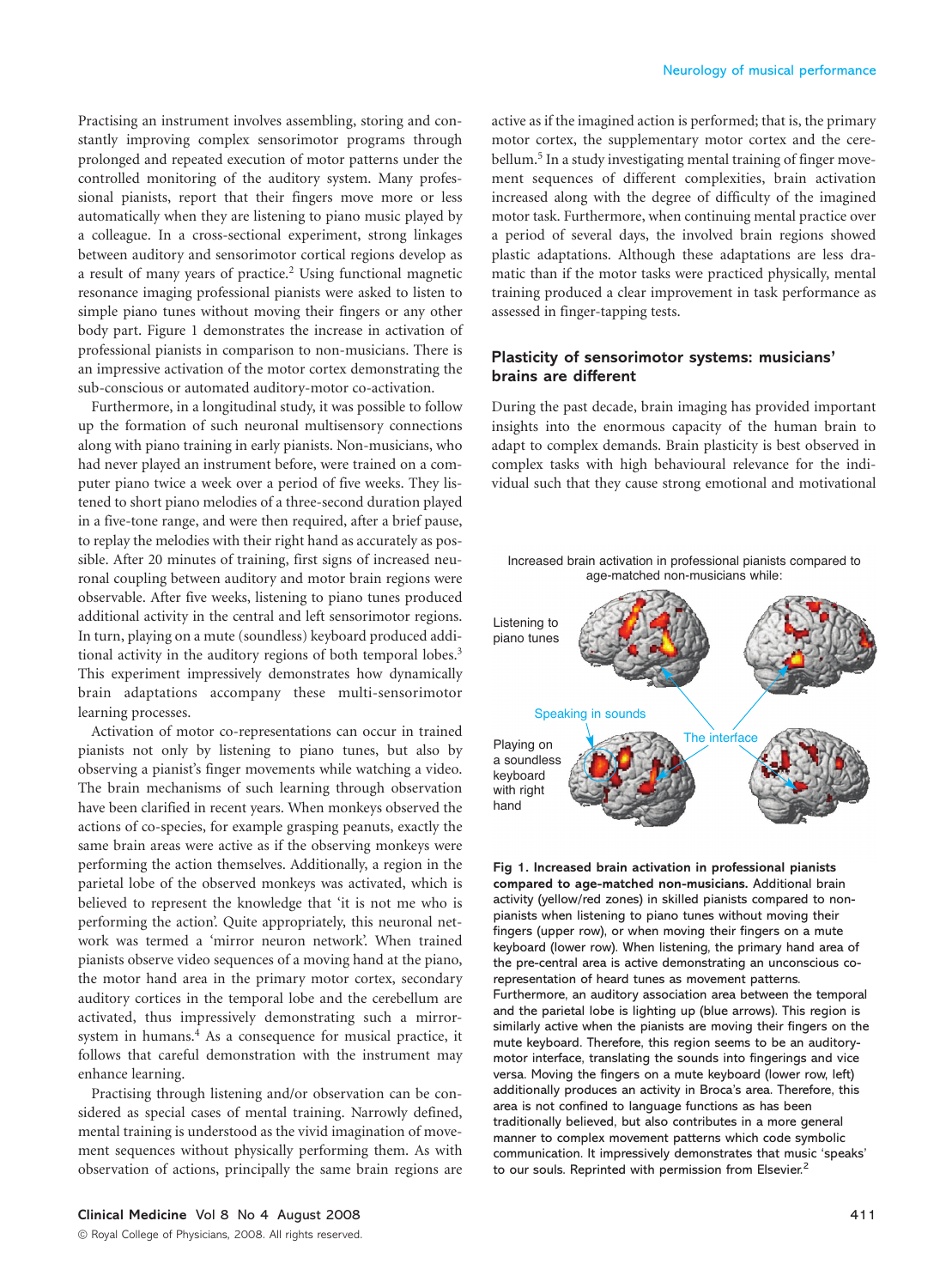activation. Plastic changes are more pronounced in situations where the task or activity is intense and the earlier in life it has been developed.

Comparison of the brain anatomy of skilled musicians with that of non-musicians shows that prolonged instrumental practice leads to an enlargement of the hand area in the motor cortex and to an increase in grey matter density corresponding to more and/or larger neurons in the respective area.<sup>6,7</sup> These adaptations appear to be particularly prominent in all instrumentalists who have started to play prior to the age of 10 and correlate positively with cumulative practice time. Similar effects of specialisation have been found with respect to the size of the corpus callosum. Professional pianists and violinists tend to have a larger anterior (front) portion of this structure, especially those who have started prior to the age of seven.<sup>8</sup> Since this part of the corpus callosum contains fibres from the motor and supplementary motor areas, it seems plausible to assume that the high demands on coordination between the two hands, and the rapid exchange of information may either stimulate the nerve fibre growth – the myelination of nerve fibres that determines the velocity of nerve conduction – or prevent the physiological loss of nerve tissue during aging.

It is not only motor areas, however, that are subject to anatomical adaptation. By means of magnetoencephalography (MEG), the number of nerve cells involved in the processing of auditory or somato-sensory stimuli can be monitored. Using this technique, professional violinists have been shown to possess enlarged sensory areas corresponding to the index through to the small (second to fifth) fingers of the left hand even though their left thumb representation is no different from that of non-musicians.<sup>9</sup> Again, these effects were most pro-



**Fig 2. Symptoms of dysfunctional plasticity: typical patterns of dystonic postures in a pianist, a violinist, a flutist and a trombone player.** Most frequently, involuntary curling of fingers and compensatory extension of adjacent fingers is observed. In wind instrumentalist, dystonia involves sensorimotor control of the embouchure. Typically in dystonia, no pain or sensory symptoms are reported. Dystonia may afflict almost all groups of instrumentalists but is more frequently seen in the right hand of guitarists and pianists and in the left hand of violinists. Reprinted with permission from Elsevier.<sup>12</sup>

nounced in violinists who started their instrumental training prior to the age of 10. In summary, when training starts at an early age (before about seven years), these plastic adaptations of the nervous system affect brain anatomy by enlarging the brain structures that are involved in different types of musical skills. When training starts later, it modifies brain organisation by re-wiring neuronal webs and involving adjacent nerve cells to contribute to the required tasks. These changes result in enlarged cortical representations of, for example, specific fingers or sounds within existing brain structures.

#### **Apollo's curse: musician's dystonia**

There is a dark side to the increasing specialisation and prolonged training of musicians, namely loss of control and degradation of skilled hand movements, a disorder referred to as musician's cramp or focal dystonia (Fig 2). The first historical record, from 1830, appears in the diaries of the ambitious pianist and composer Robert Schumann.<sup>10</sup> As was probably the case for Schumann, prolonged practice and pain syndromes due to overuse can precipitate dystonia, which develops in about 1% of professional musicians and in many cases ends their career.<sup>11</sup> Neuroimaging studies point to dysfunctional (or maladaptive) neuroplasticity as one of the relevant pathomechanisms.



**Fig 3. Neuronal correlates of dysfunctional plasticity.** Fusion of the somatosensory representation of single digits of the hand in a musician suffering from focal dystonia. The best fitting dipoles explaining the evoked magnetic fields following sensory stimulation of single fingers are shown projected on the individual's magnetic resonance image. Whereas for the nonaffected hand the typical homuncular organisation (see inset) reveals a distance of about 2.5 cm between the sources for the thumb and the little finger (white square and brown circle on the left), the somatosensory representations of the fingers on the dystonic side are blurred, resulting from a fusion of the neural networks which process incoming sensory stimuli from different fingers (red circles). Modified with permission from References 1 and 13.